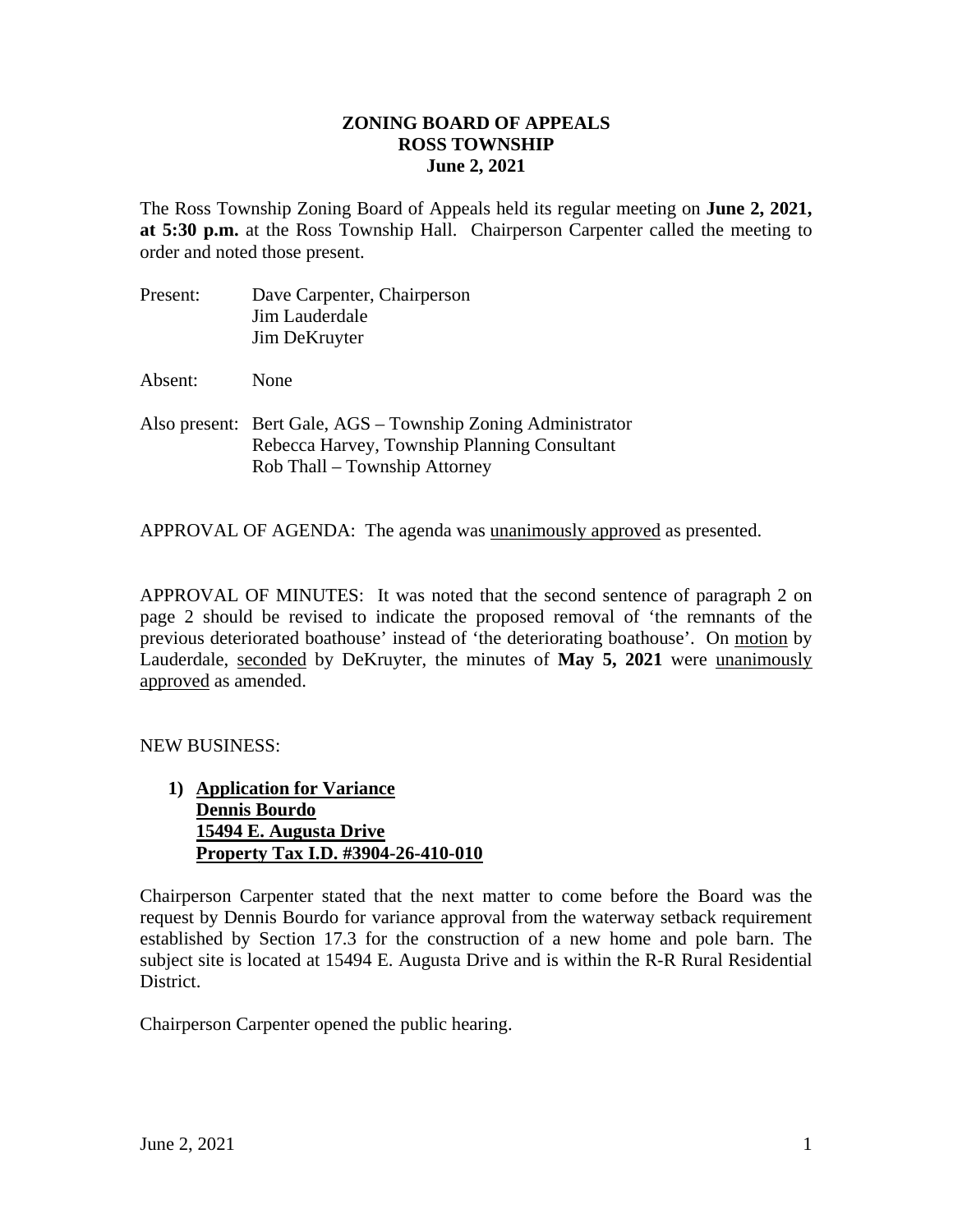Gale provided an overview of the request, explaining the applicant's proposal to construct a new home and pole building on the subject 4.7-acre parcel that is provided frontage on the Kalamazoo River.

He stated that Section 17.3 requires a waterfront setback of 50 ft or the average setback of the dwellings on each side of the lot, whichever is greater, and noted that the house adjacent to the southwest is provided a waterfront setback of 338 ft. Referencing the plot plan provided with the application, Gale explained that the applicant proposes waterfront setbacks of 247 ft (house) and 320 ft (pole barn), less than the required 338 ft.

Dennis Bourdo was present on behalf of the application. He stated that he had made an offer on the property in February contingent on the buildability of the parcel. At that time, he was advised that the setback requirement from the river was 50 ft. He has since learned that the waterway setback is actually the average setback of the adjacent parcels, which, in this case, is entirely dictated by the 338 ft setback of the property adjacent to the southwest. Bourdo explained that the presence of a utility pole and a large wooded area on the rear portion of the property is limiting the ability to comply with the 338 ft setback requirement. He expressed a desire to not engage in significant tree removal on the site.

DeKruyter requested clarification of the location requirements for an accessory building on a waterfront lot. Gale explained that the yard between the building and the waterway is considered the 'front yard' by Ordinance definition, limiting the placement of an accessory building on a waterfront lot to a side yard or the yard area between the house and the road.

In response to a Board question, Bourdo confirmed that there is currently no existing well or septic system on the site.

Lauderdale stated that the plot plan is not to scale and so does not accurately reflect his field visit observation that the proposed placement of the buildings would largely be in alignment with the house adjacent to the southwest.

Chuck Whitman, property owner adjacent to the southwest, stated that the proposed building locations do not block his view of the river and work well with the location of his house. He noted that he has no issue with the proposal.

Charles Bradley, nearby neighbor, voiced his support of the proposal.

No further public comment was offered on the matter. The public comment portion of the public hearing was closed.

Chairperson Carpenter then led the Board through a review of the variance criteria set forth in Section 23.8 A. The following findings were noted:

#1 The proposed residential use of the property is permitted within the R-R District.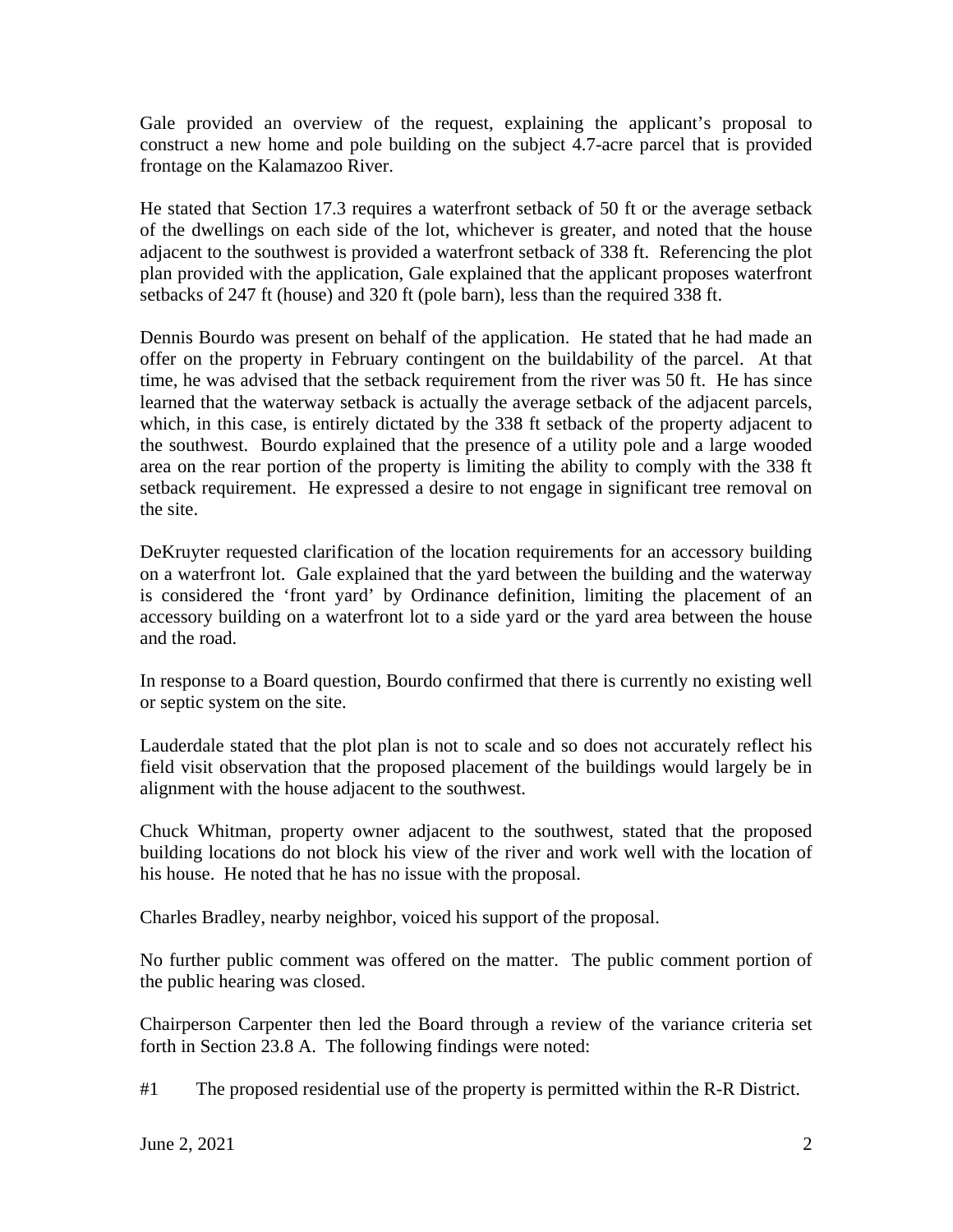- #2 Adequate area exists on the property to comply with the 338 ft waterway setback requirement; compliance would not prevent the applicant from securing the property for a permitted use.
- #3 In determining substantial justice, it was recognized that the proposed 247 ft and 320 ft waterway setbacks are similar to the 338 ft setback on the property adjacent to the southwest given the curvature of the river shoreline, which will result in a general alignment of buildings, and will not interfere with the view/sight lines from the lot adjacent to the southwest. Reference was also made to the support expressed by neighbors of the project site.
- #4 In consideration of unique physical circumstances, it was recognized that the curvature of the river shoreline impacts the relationship of abutting setbacks. It was further noted that the setback of the adjacent property is excessive in relation to the setback requirement and most waterway setbacks. The presence of the utility pole was also noted.
- #5 The proposal is at the discretion of the applicant and represents a self-created hardship.
- #6 The intent of the waterfront setback requirement was referenced and the following was noted:

: The waterfront setback requirement is intended to address issues of waterfront/building separation, visibility/sight lines, consistency of building lines, and shoreline protection.

: The proposed waterfront setbacks will exceed the 50 ft minimum setback requirement, providing intended separation and shoreline protection.

: The development proposal demonstrates the protection of the visibility/sight lines of the property adjacent to the southwest.

: Due to the curvature of the river shoreline, the proposed waterfront setbacks will achieve general alignment with the existing house adjacent to the southwest.

It was stated that the above findings were based on the application documents presented and the representations made by the applicant at the meeting.

Lauderdale then moved to grant variance approval from the 338 ft waterfront setback requirement so as to allow the proposed waterfront setbacks of 247 ft (house) and 320 ft (pole barn), based upon the findings of the Board pursuant to variance criteria #1, #3, #4 and #6 set forth in Section 23.8 A., Zoning Ordinance. DeKruyter seconded the motion. The motion carried unanimously.